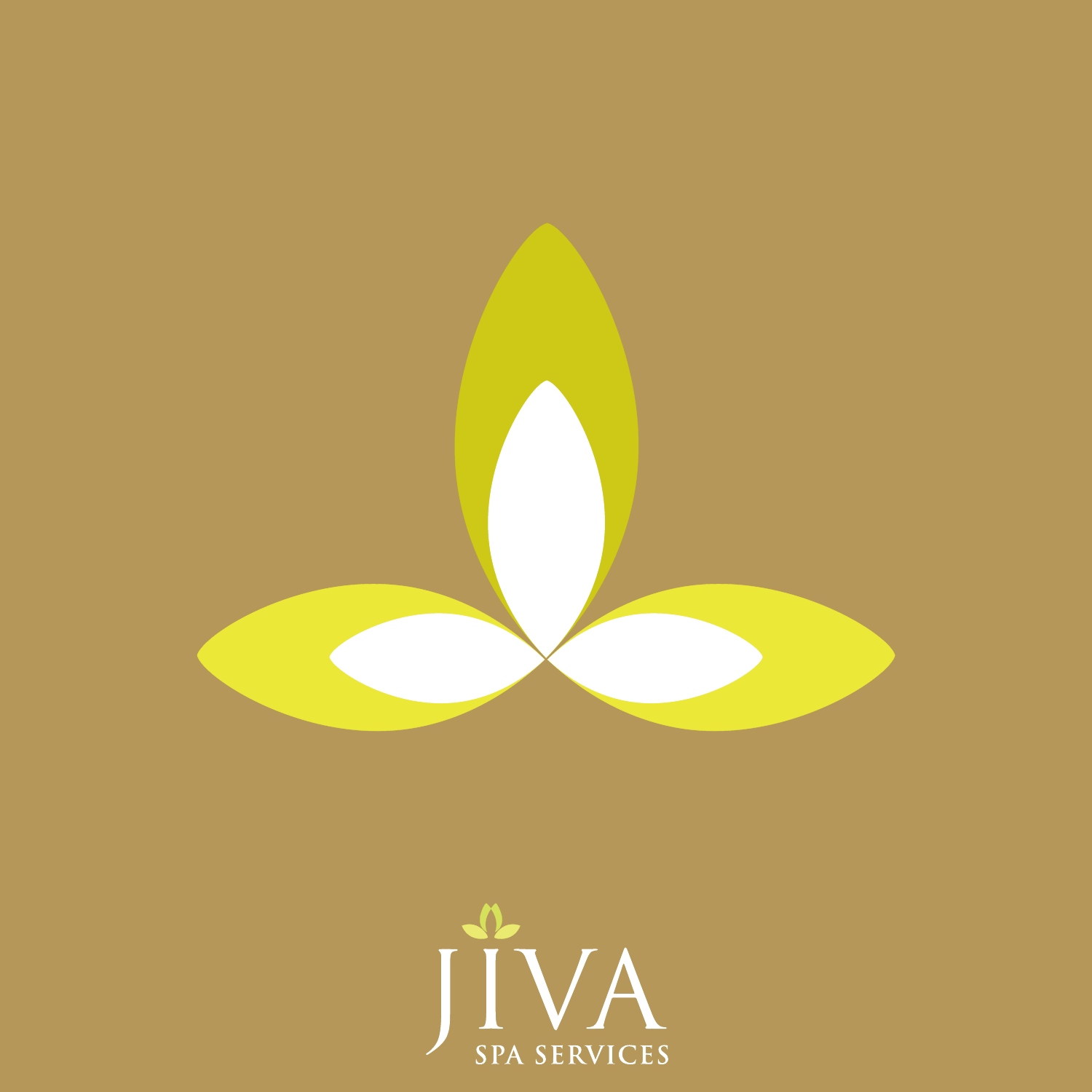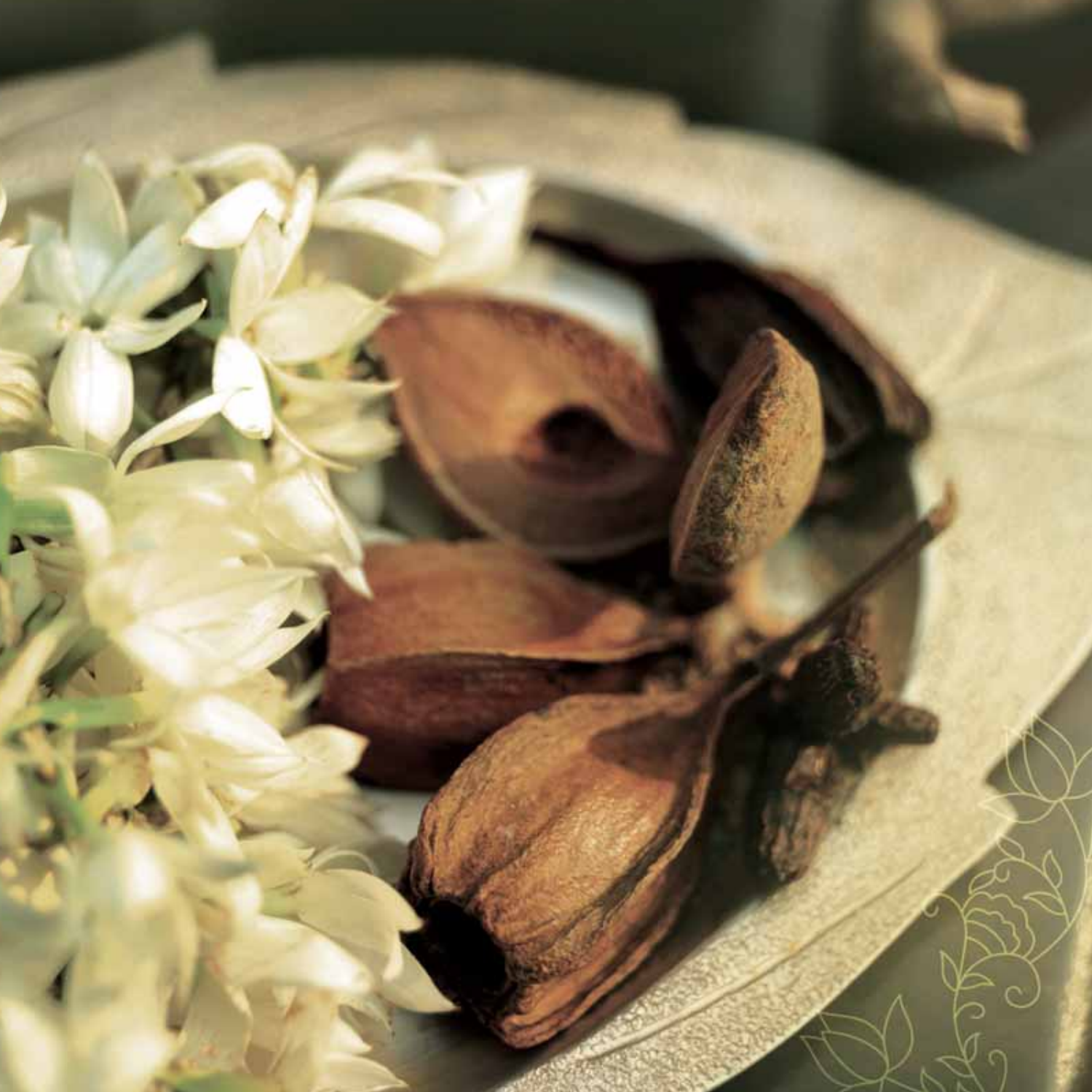#### **THERAPIES**

The philosophy of Jiva Spa is inherently rooted in India's ancient approach to wellness. Inspired by traditional Indian healing wisdom, we believe that a spa unfolds a holistic path of life that opens out channels to nurture one's life force.

The ethos of our carefully recreated treatments is drawn on the rich and ancient wellness heritage of India, the fabled lifestyle and culture of Indian royalty and the healing therapies that embrace Indian spirituality. Our spa experiences are offered by trained experts, using exclusive natural products in a fresh and harmonious design setting.

With Jiva Spa, you undertake the journey within, through an array of enlivening holistic treatments, meaningful rituals and ceremonies for a truly calming experience.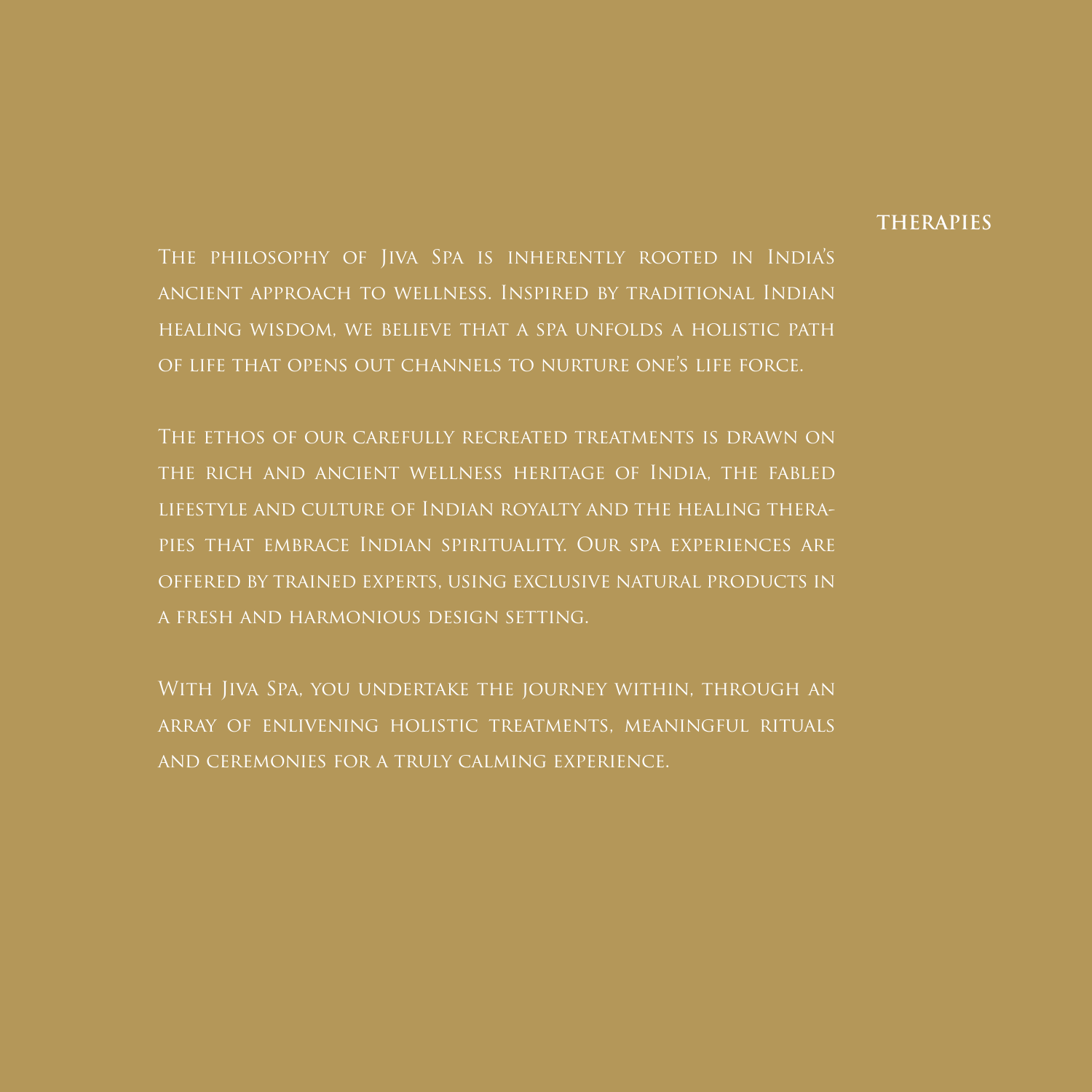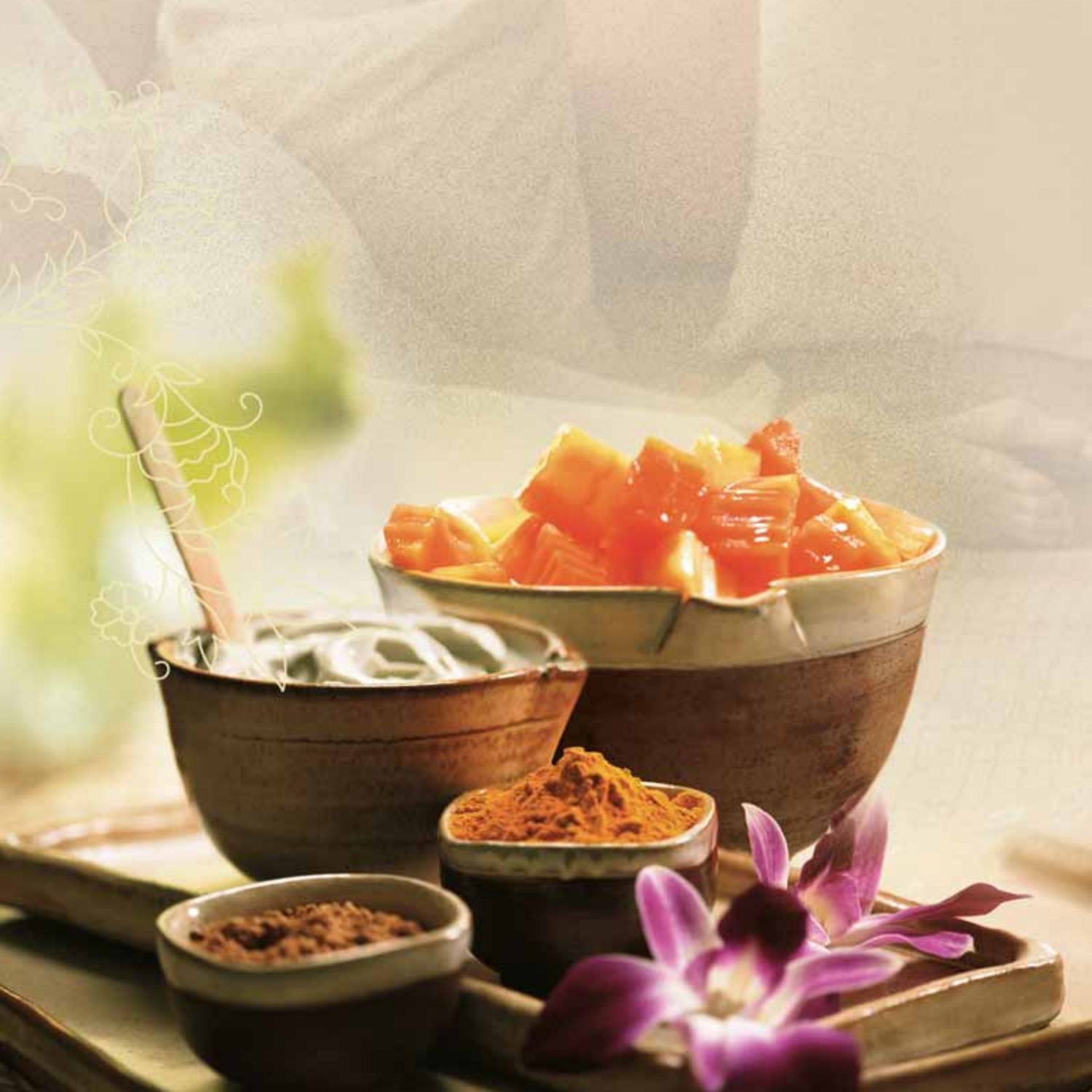|           | <b>MEWAR KHAS</b> Speciality of Mewar        |
|-----------|----------------------------------------------|
|           | <b>VISHRĀMA</b> Deep Muscular                |
|           | <b>JIVANIYA</b> Invigorate                   |
|           | <b>PEHLWAN MALISH Warrior Massage</b>        |
|           | <b>INDIAN THERAPIES</b>                      |
|           | <b>SAMMARDANA</b> Indian Deep Tissue Massage |
|           | PĀDA MARDANĀ Indian Foot Massage             |
|           | <b>PRISHTA MARDANA</b> Back Treatment        |
|           | <b>CHAMPI Indian Head Massage</b>            |
|           | <b>INDIAN AROMATHERAPY</b>                   |
|           | <b>VISHRAM</b> Relaxation Massage            |
|           | <b>ORJA DAYAKA</b> Energising Massage        |
|           | PAVITHRI Lymphatic Drainage                  |
|           | <b>BODY RITUALS</b>                          |
|           | <b>NARIKELA</b> House Favourite              |
|           | <b>MASĀLĀ</b> Spice Scrub                    |
|           | <b>PRITHVI MRIT Earth's Nectar</b>           |
|           | <b>BEAUTY</b>                                |
|           | PĀDA SNĀNĀ Spa Pedicure                      |
|           | <b>HAST SNĀNĀ Spa Manicure</b>               |
| THERAPIES | <b>HAIR SPA</b>                              |
|           | <b>ĀNANA LEPĀ</b> Facial                     |
|           | <b>JIVA</b> Signature Facial                 |
|           | <b>JAMAROSA ROOT</b> Deep Cleansing Facial   |
|           | <b>TULSI</b> Nourishing Facial               |
|           | <b>CHAMPAK</b> Soothing Facial               |
|           |                                              |

**SIGNATURE EXPERIENCES** 

 $(120$  Mins) (120 Mins) (90 Mins) age

(120 Mins)

(60 Mins) (60 Mins)

(60 Mins) (45 Mins)

 $(60$  Mins) (60 Mins) (60 Mins)



# (45 Mins)

 $(45$  Mins) (45 Mins)

| PADA SNANA Spa Pedicure                    | (75 Mins)      |
|--------------------------------------------|----------------|
| <b>HAST SNĀNĀ Spa Manicure</b>             | $(60$ Mins)    |
| <b>HAIR SPA</b>                            | (90 Mins)      |
| <b>ANANA LEPA Facial</b>                   | $(60$ Mins $)$ |
| <b>JIVA</b> Signature Facial               | $(90$ Mins)    |
| <b>JAMAROSA ROOT</b> Deep Cleansing Facial | $(60$ Mins)    |
| <b>TULSI</b> Nourishing Facial             | $(60$ Mins $)$ |
| <b>CHAMPAK</b> Soothing Facial             | $(60$ Mins)    |
| <b>NEEM FACIAL For Gentlemen</b>           | $(60$ Mins $)$ |
| <b>SPA</b> Energising Facial               | $(30$ Mins)    |
| <b>SHAVE STUDIO</b>                        | (45 Mins)      |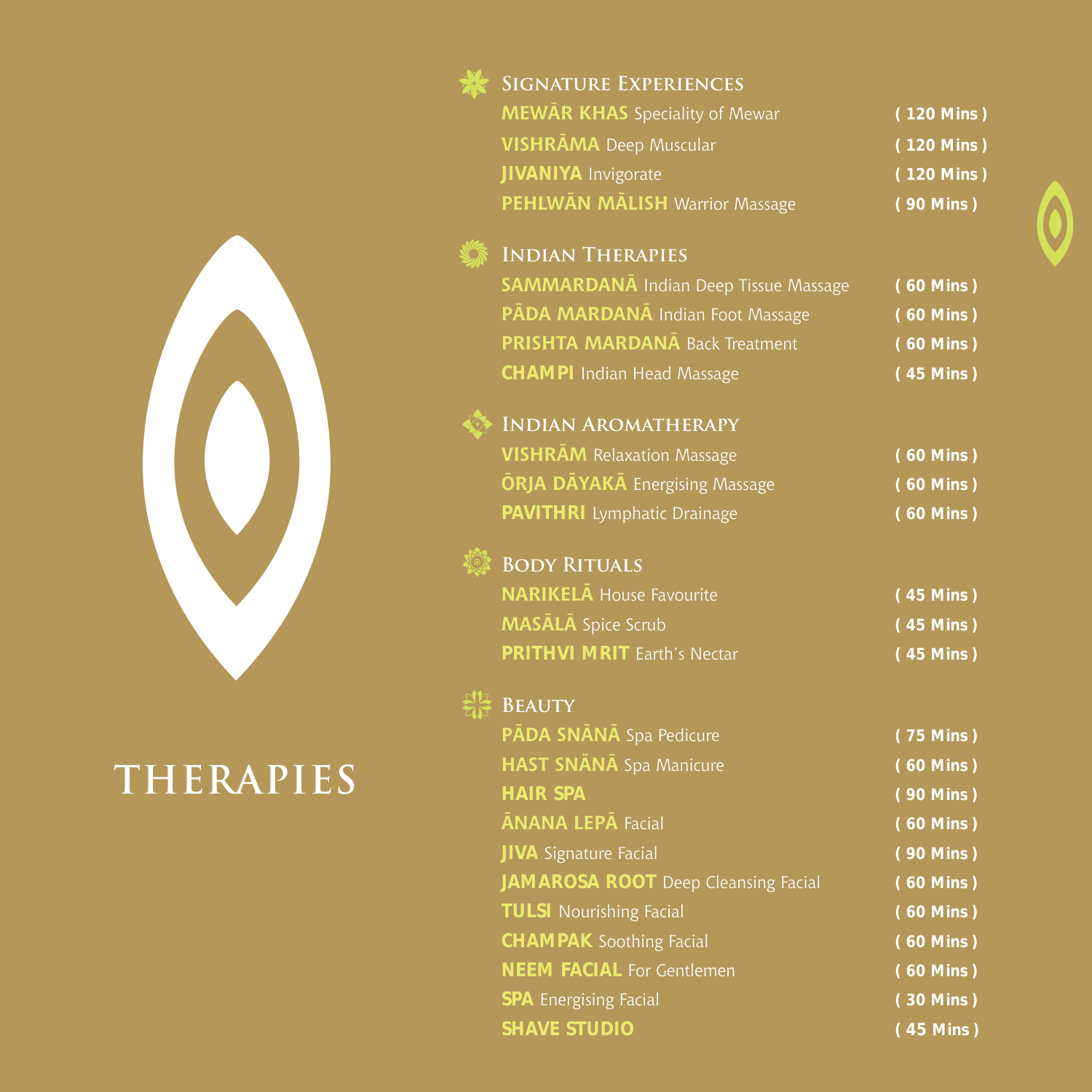

THESE TREATMENTS ARE EXCLUSIVE TO JIVA SPA AND HAVE BEEN CAREFULLY RECREATED FROM THE FABLED LIFESTYLE AND CULTURE OF INDIAN ROYALTY AND THE HEALING THERAPIES THAT EMBRACE INDIAN SPIRITUALITY.

### (1) MEWAR KHAS Speciality of the region of Mewar Duration - 120 Mins

Feel an immense sense of renewal with this experience inspired by the Royal House of Mewar. This was an essential ritual in preparation for their wedding. Blending natural delights of the local culture, this primordial service offers a calming sense of wellbeing and the flowing strokes bring back a firmness to your skin.

Transport vitality and glow to your skin with this scrub made from fresh natural ingredients, mixed with auspicious saffron and almond. Let the active ingredients and the richly scented aroma of fresh cardamom work magic to soothe and lighten your skin. Enjoy an age-old relaxing massage enhanced with our signature relaxing blend that leaves your skin softer and firmer.

## (120 NISHRAMA Deep Muscular Duration - 120 Mins

A deep muscular massage for profound relaxation.

An application of hot compress of therapeutic Indian herbs works on your tired and sore muscles. Alternating palm and thumb strokes, skilled hands massage in fragrant signature oil blends, stretching each muscle group and releasing knotted nerves. As a result, the body is realigned and the energy flow within restored.

The invigorating treatment is wrapped up with gentle strokes to soothe muscles as you slip into sheer bliss.

#### () JIVANIYA Invigorate Duration - 120 Mins

An energizing treatment to relieve muscular tension and improve blood circulation. This treatment includes an exfoliating herbal scrub of exotic spices and herbs from the hills of India, a heat-stimulating wrap, followed by a revitalizing massage.

#### (\*) PEHLWAN MALISH Warrior Massage Duration - 90 Mins

For centuries, Indian wrestlers have taken powerful massages. Experience this traditional vigorous massage with either our signature aromatherapy spa oil or mustard oil, which is extremely good for the skin and relieves aching, sore and tense muscles.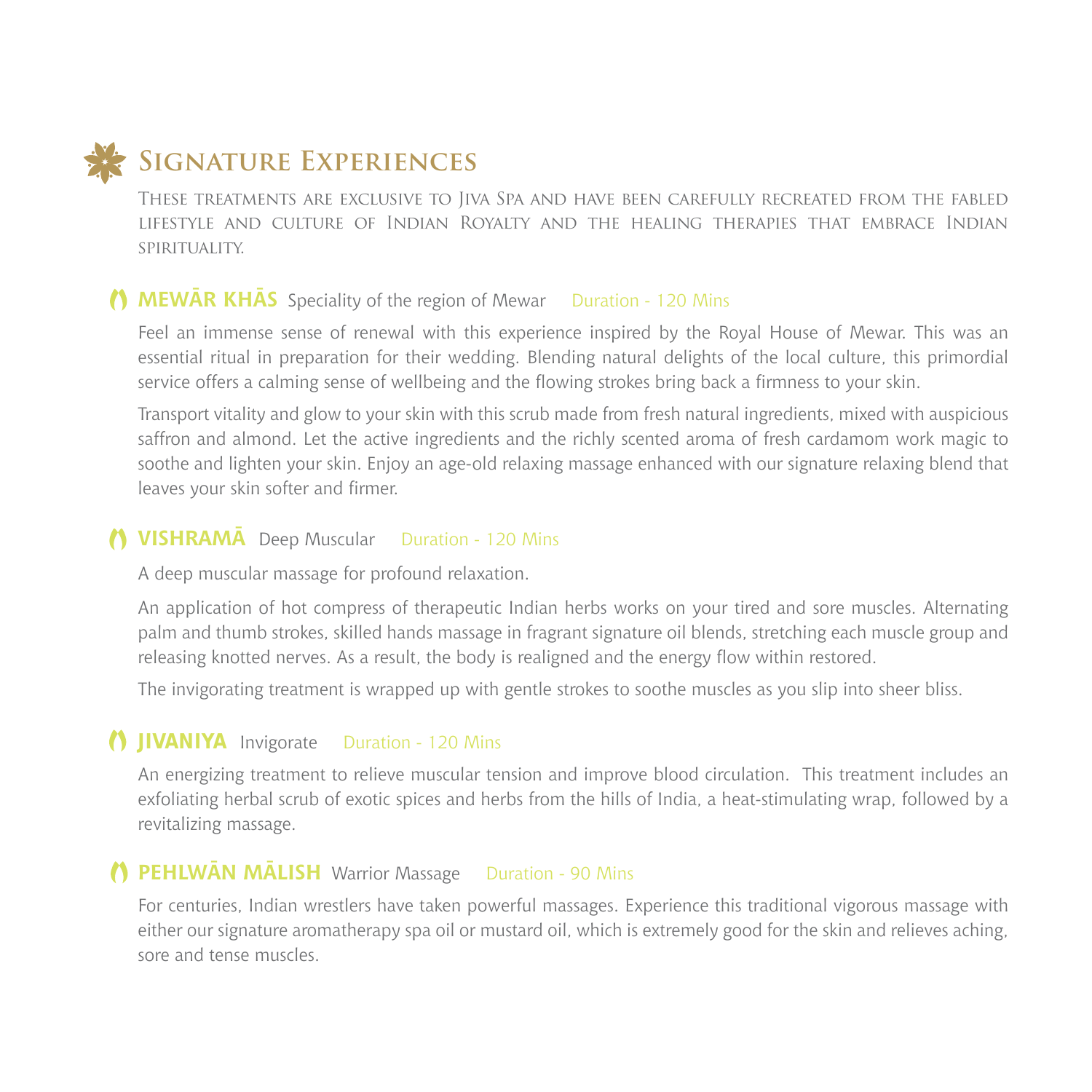

Jiva Spa presents traditional therapies inspired by the rich and ancient wellness heritage of INDIA AND RITUALS OF INDIAN ROYALTY

#### **1) SAMMARDANA** Indian Deep Tissue Massage Duration - 60 Mins

A customised technique of muscle massage performed by specially-trained hands, which works on your deep-seated stress. Experience enhanced mobility of joints and let a deep sense of relief fill you.

## 1 PĀDA MARDANĀ Indian Foot Massage Duration - 60 Mins

A sublime massage treatment performed on the soles of your feet to create a profoundly relaxing experience. This treatment benefits the entire body by stimulating the reflex zones of the feet. A royal extravagance for weary feet.

### **1 PRISHTA MARDANA** Back Treatment Duration - 60 Mins

The first casualty of a stressful life is the shoulder and back, resulting in pain and tension. This treatment has been created to eliminate stress and bring relief through an ultimate back and deep shoulder massage. Our treatment includes deep cleansing, exfoliation steam and the application of an herbal mask. Ideal for sore back muscles.

#### CHAMPI Indian Head Massage Duration - 45 Mins

This luxuriant hair invigorating treatment is believed to promote hair growth, restore the natural sheen and glossiness of the hair fibre.

Our signature blend of traditional ingredients such as Amla, Brahmi, Jatamansi, Curry leaves and Neem are known to propagate long lasting and enriching benefits. This massage releases muscular tension from the head, neck and shoulders, creating a deep sense of relaxation and joy as well as clarity of thought.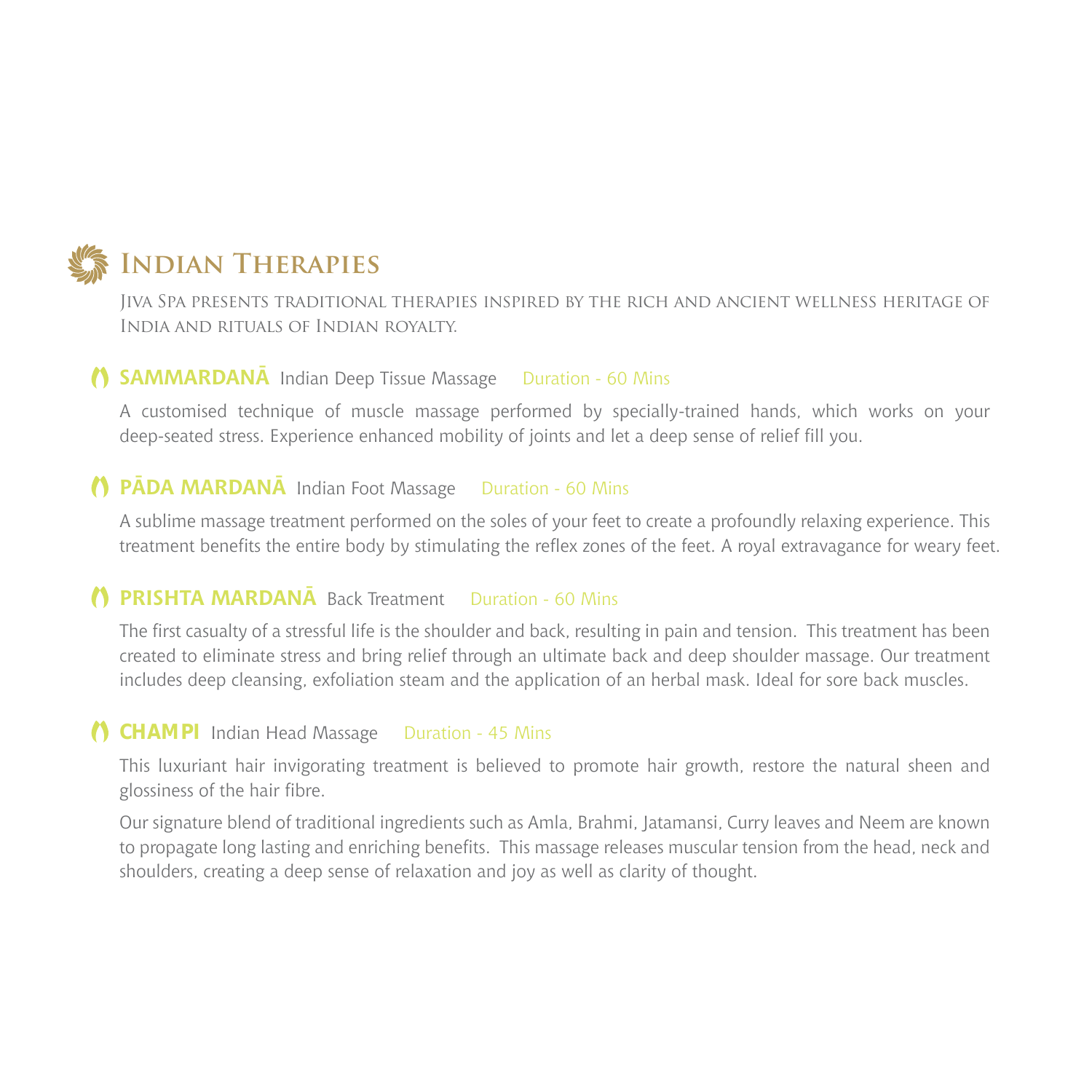

## **INDIAN AROMATHERAPY**

AROMATIC OIL BLENDS FROM AYURVEDA PHARMACOPOEIAS HAVE BEEN CAREFULLY CHOSEN FOR THESE TREATMENTS, WHICH HAVE POWERFUL HEALING PROPERTIES, ALL INGREDIENTS USED FOR THESE TREATMENTS ARE NATIVE TO INDIA.

Choose from our selection of specially prepared signature oil blends to meet your need of the day.

#### $\mathbf{\Omega}$ **VISHRAM** Relaxation Massage Duration - 60 Mins

A full-body relaxing massage to melt away your stress.

Alternating palm and thumb strokes, skilled hands gently work on your tired and sore muscles. Fragrant signature oil blends with the richness of Kewda, Frankincense and Brahmi, infused in Sandalwood and Sesame are used for this massage to release tension, bringing ease and tranquillity to your entire system.

#### $\mathbf{\Lambda}$ **ORJA DAYAKA** Energising Massage Duration - 60 Mins

A deep-muscular massage to lift your spirits and revive your inner vitality. A special blend of oil, laced with fragrances of Nagarmotha, Patchouli, Tulsi and Aswagandha, will work on your deep-seated aches, releasing trapped nerves and balancing the flow of energy in your body. Every joint, muscle and sinew will pulse with new-found vigour.

#### $\mathbf{\Omega}$ **PAVITHRI** Lymphatic Drainage Duration - 60 Mins

A unique blend of oils with the goodness of Tulsi, Ginger and Lime, combined with the lymphatic drainage technique, works from within, eliminating toxins and refining the whole system. Cleansed anew, you will face the world again revived and re-energised.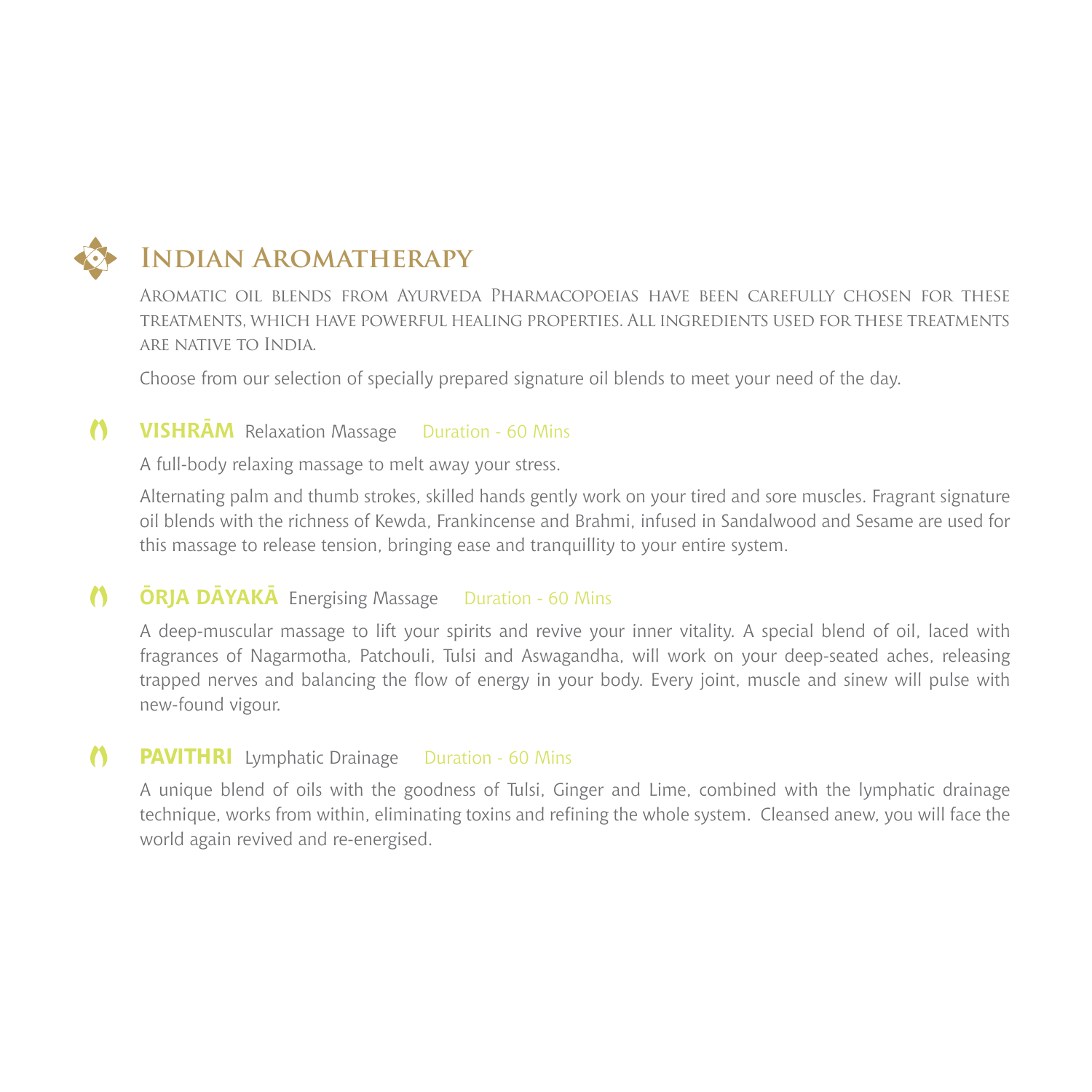## **参 BODY RITUALS**

INDULGE IN THE RELAXING. EXFOLIATING AND NOURISHING PROPERTIES OF OUR SCRUBS AND WRAPS. EACH EXCLUSIVELY PREPARED FROM THE NATURAL GOODNESS OF FRESH FRUITS, VEGETABLES AND INDIAN HERBS. THE HEALING PROPERTIES WILL CLEANSE, MOISTURISE AND REFRESH YOUR SKIN. PRODUCING A NATURAL GLOW.

An exfoliating and cleansing scrub is applied and the treatment is completed with a wrap, which aids in nourishing vour skin and drawing out impurities.

Scrubs & Wraps are highly recommended as an additional spa treatment before a body massage for better absorption of the massage oil.

Choose from the luxuriant treatments mentioned below:

## 1 **NARIKELA** House Favourite Duration - 45 Mins

Coconut, a household ingredient in India, has many uses to its name. As a natural skin softener, it has been used for centuries. We will gently exfoliate and moisturise your body with a mix of ingredients. This all-over treatment has a cooling effect on the body.

#### () MASĀLĀ Spice Scrub Duration - 45 Mins

For this invigorating treatment, a traditional mixture of Indian spices is used to promote deep cleansing, relieve muscular soreness and improve blood circulation, leaving you refreshed and recharged.

#### **1 PRITHVI MRIT** Farth's Nectar Duration - 45 Mins

This rich detoxifying and firming wrap is made from 22 exotic Indian herbs and clay. Its therapeutic properties tighten the skin and leave it with a radiant, youthful glow. Excellent for all skin types.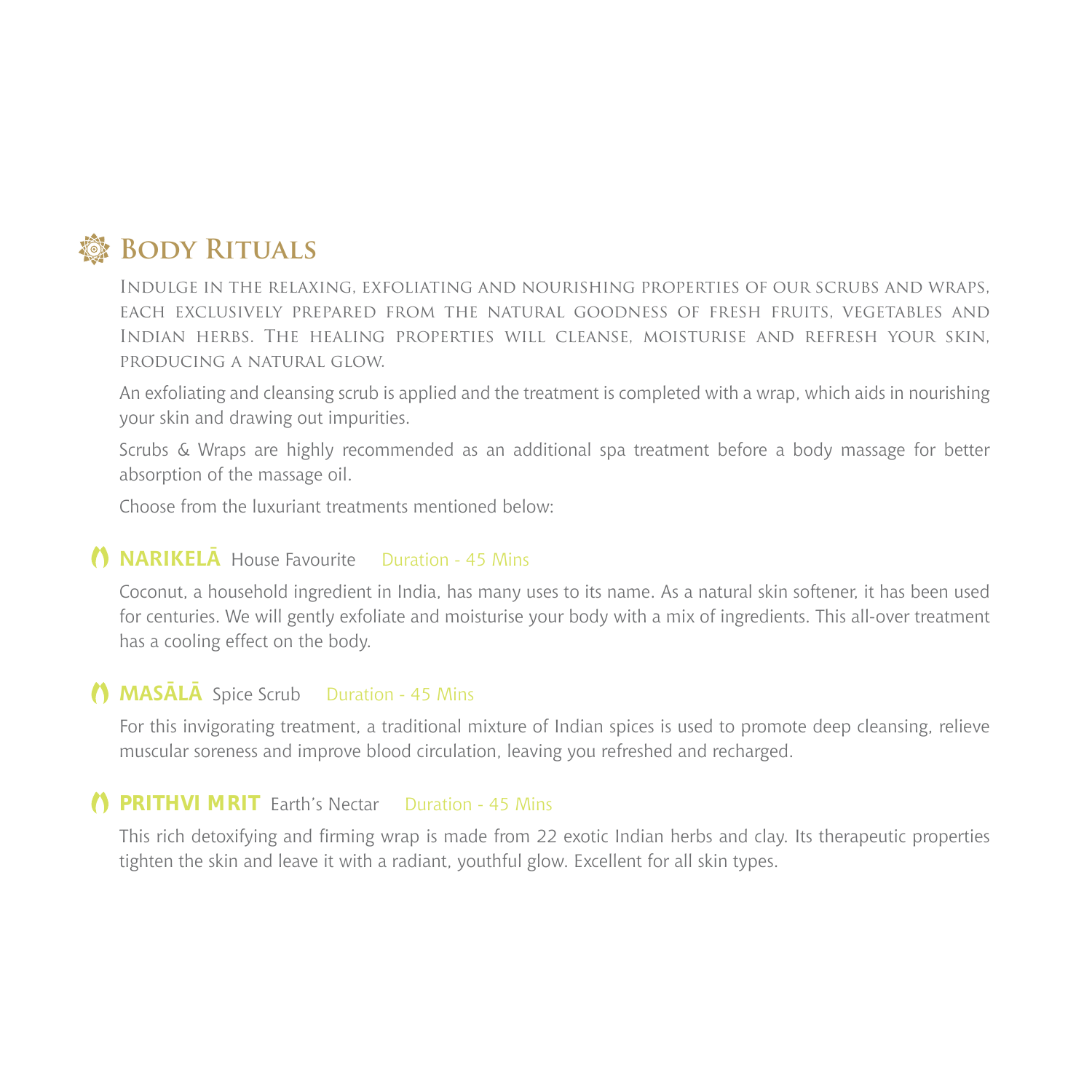## 器 BEAUTY

OUR PRODUCTS ARE MADE OF NATURAL INGREDIENTS, EXCLUSIVELY DEVELOPED FOR USE AT JIVA. THEY ARE CRAFTED WITH AN INHERENT UNDERSTANDING OF THE THERAPEUTIC GOODNESS OF INDIAN HERBS AND RICH ESSENTIAL OILS.

Our facials and other beauty rituals will pamper your senses to the fullest.

#### **1) PĀDA SNĀNĀ** Spa Pedicure Duration - 75 Mins

Our revitalizing pedicure commences with cleansing and nail grooming. Your feet are immersed in a warm aromatherapy footbath to soften any calluses, followed by an exfoliation. A pampering foot and calf massage leads you to a state of relaxation followed by a nourishing or paraffin mask application, to restore the youthful appearance. The treatment ends with the application of our all-natural "Rasa" foot balm made from a special blend of Spearmint, Peppermint, Eucalyptus enriched with moisturizing Patchouli, Neem and Clove oil, which revives and deeply moisturizes your feet. The ultimate extravagance for weary soles.

#### **11 HAST SNĀNĀ** Spa Manicure Duration - 60 Mins

Our manicure begins with cleansing and nail grooming followed by an aromatherapy soak to soften hands and cuticles. This is followed with an exfoliation and a pampering massage to rejuvenate the hands, leaving them radiant and glowing. A nourishing or paraffin mask is then applied to restore its youthful appearance. The treatment is wrapped up with the application of our signature all-natural "Rasa" hand balm made from extracts of Papaya, Orange blossom, Vitamin E and Cardamom, which revives and deeply moisturizes your hands.

#### **N** HAIR SPA Duration - 90 Mins

Our luxury hair care spa treatment is inspired by spa rituals and traditions; taking the stress off your shoulders whilst cleansing and nourishing your hair. This tailored care of hair bath, masque and wrap, enriched with indulging ingredients, is customized to suit your specific hair and scalp conditions, taking you to a feeling of absolute bliss.

#### **1 ANANA LEPA** Facial **Duration - 60 Mins**

Many Indian women use homemade recipes passed down from mother to daughter to nourish their families and their skin. Following this custom, we use fresh all natural ingredients straight from the kitchen. Our facial will also include a face massage that tones and nourishes the skin, making it healthier and leaving it with a natural glow.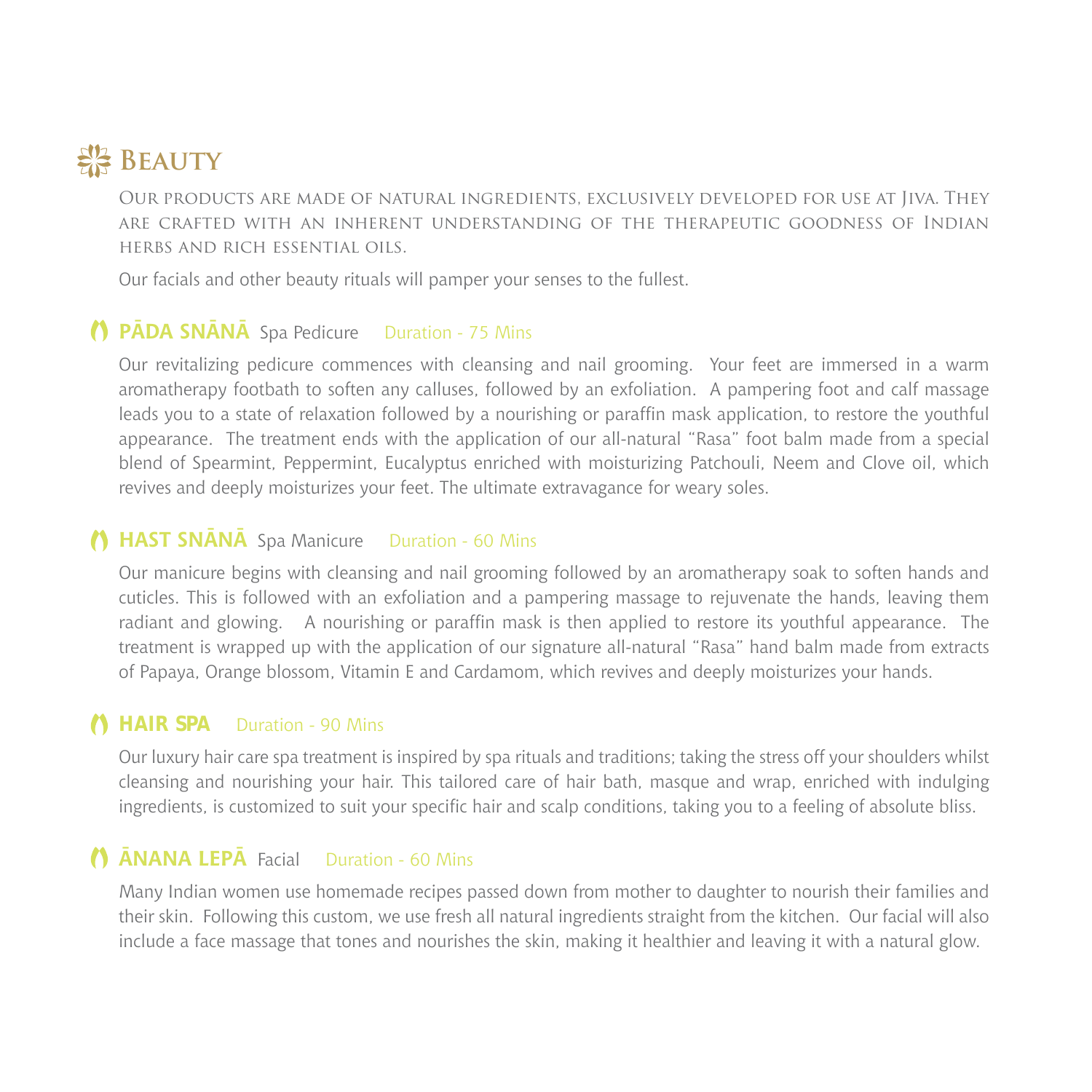#### 1 JIVA Signature Facial (For all skin types) Duration - 90 Mins

Using our exclusive range of 100% natural and rare hand-blended products, our signature facial is tailored to suit your skin type, integrating techniques designed to take you to new depths of relaxation. Your face will be delicately cleansed, lightly exfoliated, massaged and moisturized. A therapeutic mask completes this wonderfully relaxing treatment. Your hands and feet will be gently massaged during the facemask. Immerse yourself in this luxurious experience for a balanced and radiant glow. Your treatment is complimented with a full back massage and a fresh juice.

#### (1) JAMAROSA ROOT Deep Cleansing Facial (For oily and acne prone skin) Duration - 60 Mins

This treatment focuses on deep cleansing using our natural hand-made products. The key ingredients of Green Tea, Jamarosa Root and Ginger lend properties that offer a visible difference and a clearer complexion.

#### (1) TULSI Nourishing Facial (For dry/dehydrated skin) Duration - 60 Mins

Using our exclusive products of Neem, Tulsi and Rose, this facial rejuvenate and nourishes dry skin. Our hydrating mask leaves your skin soft and supple.

#### (CHAMPAK Soothing Facial (For normal/sensitive skin) Duration - 60 Mins

A balancing facial using Magnolia, Lavender and Jasmine to soothe, calm and restore the skin's natural texture and radiance.

#### **1) NEEM FACIAL** For Gentlemen Duration - 60 Mins

Our deeply cleansing and hydrating facial defends the skin against age-defying radicals and protects the skin from the harsh effects of daily shaving. Our cleanser, toner and face mask contain extracts of neem that gently heals and nourishes the skin. Get a fresh, clean masculine look with this men's facial.

#### **SPA** Energising Facial (For all skin types) Duration - 30 Mins

This cleansing express mini-facial is designed to stimulate and tighten skin. A quick pick-me-up for men and women who want to look brighter and feel younger.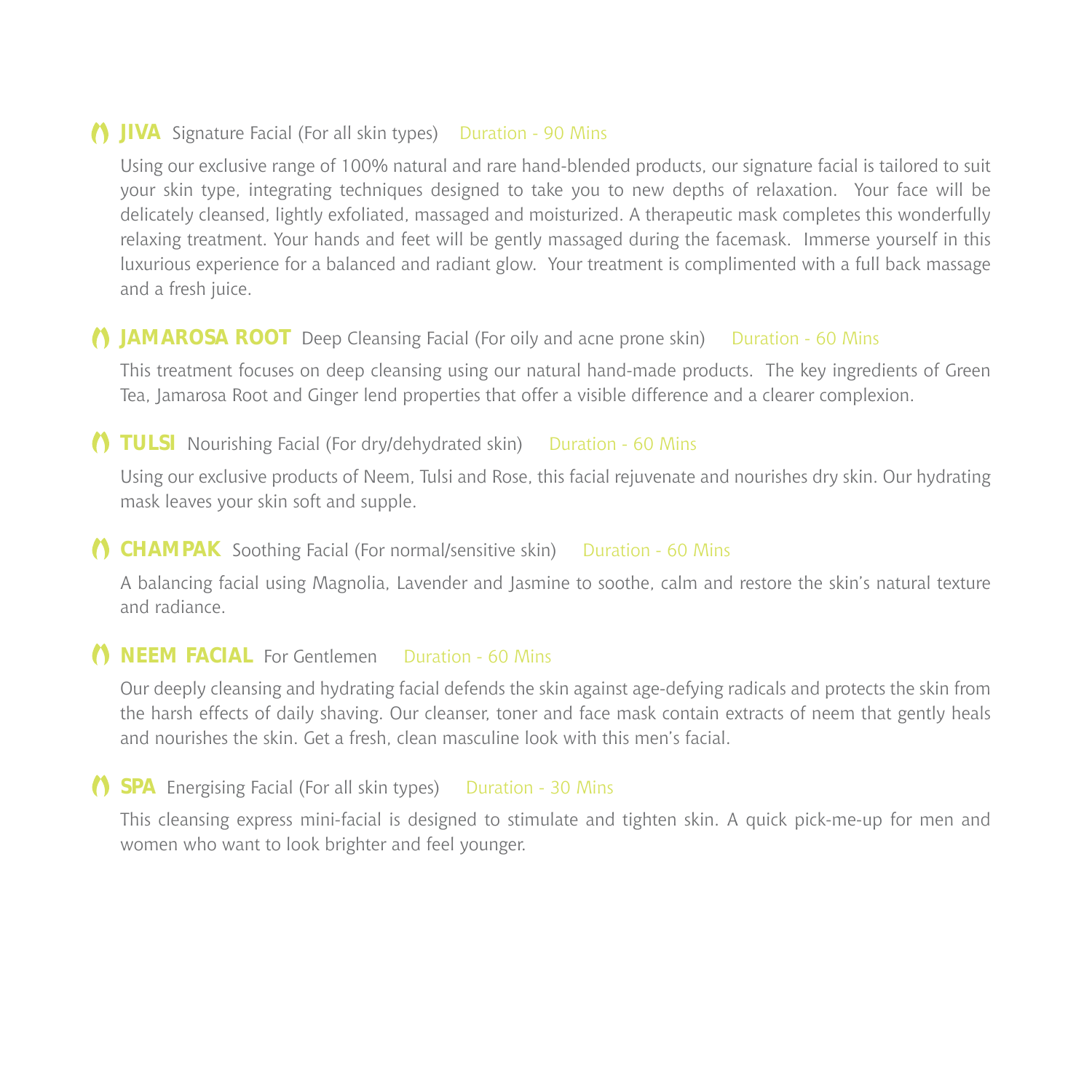

## **SPA INDULGENCE**

WE RECOMMEND CONTACTING OUR SPA MANAGER, WHO CAN GUIDE YOU TO YOUR INDIVIDUAL PROGRAM. AS MANY TREATMENTS AS YOU LIKE, FOR AS MANY HOURS OR DAYS YOU LIKE.

### **1 SOUNDARYA** Beauty Duration - 5.00 Hrs

Draw out your inner radiance

- Begin with a deeply nourishing scrub and wrap of your choice
- Invigorate your senses with an indulgent Aromatherapy Massage
- Then give your skin a natural glow with a nourishing Anana Lepa Facial
- As a final touch, give in to a Spa Manicure and Pedicure, coupled with a cup of green tea and a fresh fruit

### **1 SUKHA** Bliss Duration - 3.30 Hrs

Soothe your senses and pamper your body

- Begin with a deeply nourishing scrub and wrap of your choice
- Relieve sore muscles with our Indian powerful oil massage Pehlwān Mālish
- End with a relaxing luxury spa facial

#### ( AJINV Refreshing Boost Duration - 90 Mins

For those short of time but in need of a quick pick-me-up.

- · Enjoy a 30 minute 'Pada Mardana'
- Follow it up with a half-hour 'Champi', our Indian head massage
- End with a hair wash and blast dry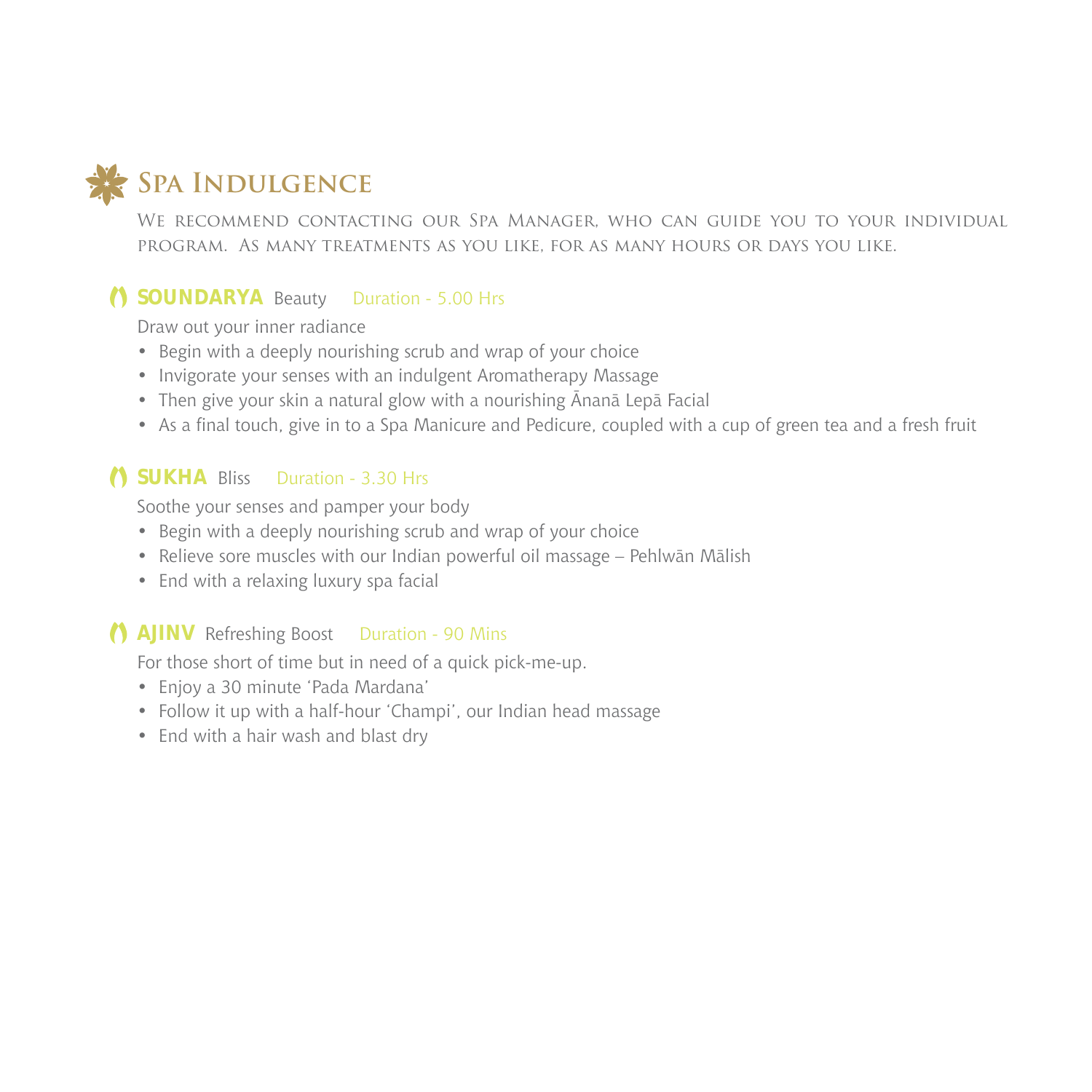

#### **SPA FACILITIES**

One couple treatment suite, two single treatment rooms, a salon with pedi-spa and manicure station and a beauty suite, an unisex gym and separate changing areas for men and women with lockers, change and shower facilities. Our wet area encompasses a steam, hot and cold showers. In addition, we have an outdoor swimming pool.

We provide robes, towels, slippers and personal amenities.

#### **RESERVATION & TREATMENTS**

Advanced bookings for spa treatments are highly recommended to avoid disappointment.

We encourage you to arrive 30 minutes prior to the scheduled appointment to benefit from the wet and heat areas. We strongly recommend a relaxing session in the wet areas before your treatment. This enhances the effect of your treatment by warming muscles, opening pores, encouraging detoxification and allowing you deeper rest during your treatment. You are requested to wear swimwear in the wet areas.

Should you arrive late for your scheduled appointment, we endeavour to accommodate you to the best of our abilities. Your treatment time may be shortened or rescheduled to avoid any inconvenience to the next guest appointment.

Most treatments include a five minute pre-therapy and post-therapy ritual.

#### **TIMINGS**

The Spa is open daily from 8 am to 8 pm

#### **VALUABLES**

While we endeavour to look after your belongings, the spa will not be liable for loss of your valuables. We urge you to leave your valuables in the safe located in your room.

#### **CANCELLATION**

A 24-hour cancellation notice is required to help us reschedule your appointment, subject to availability at the spa. Any cancellation/rescheduling with less than 3 hours notice will incur a 50% cancellation fee.

The entire charge of the treatment booked will be levied in case of a "No Show" without any prior cancellation as specified above.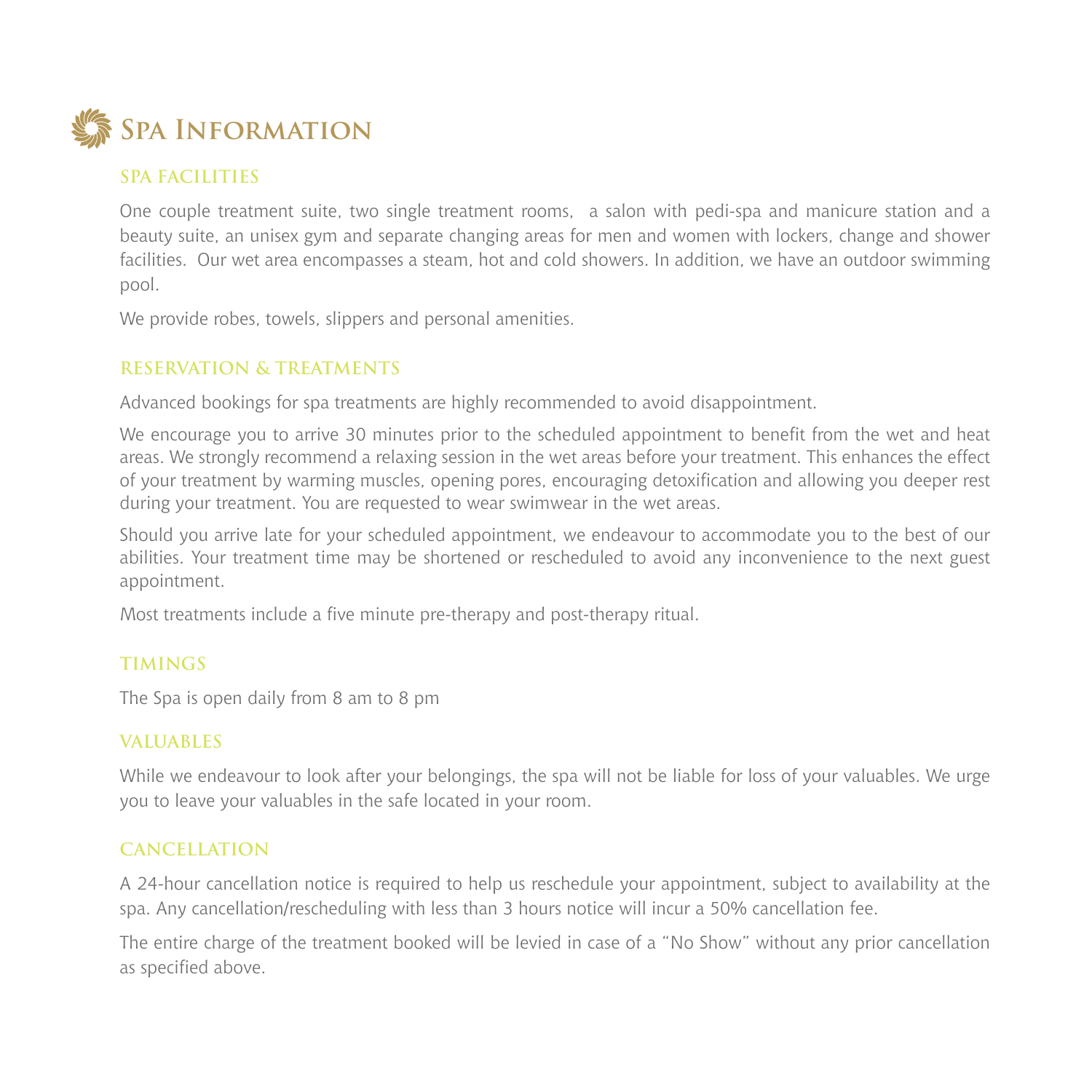

#### **SPA ETIQUETTE**

- To preserve the tranguil environment of the spa, we respectfully request you to switch off your mobile phones and electronic devices at all times. We also request you to use a lowered speaking volume in the spa.
- \* Guests under the age of 16 years cannot avail of the spa wet area facilities. However, we have a special spa treatment menu designed for children.
- Jiva is an alcohol and smoke free environment. Guests under the influence of alcohol, high energy drugs and medication will not be allowed to use the wet areas, gym or treatment facility.
- Appropriate swim wear is to be worn in the wet areas. Underwear / disposable underwear (which is provided by the spa) must be worn for all body treatments.
- The Spa Management has the discretion to ask a guest to leave the premises in case of non adherence to the spa etiquette.

#### **SPECIAL CONSIDERATIONS**

- We recommend that men shave a few hours prior to a facial treatment
- Avoid shaving or waxing one day prior to body scrubs.
- For greater comfort during spa treatments, you may prefer to remove hearing aids, spectacles or contact lenses.
- Please note certain muds/oils used during some treatments may stain the skin or clothing.
- Rest and avoid vigorous activity for at least one hour after treatments.
- Drink water before and after all treatments.
- \* Guests with high blood pressure, heart conditions or who have any medical complications, are advised to consult their doctors before signing up for any spa treatments/services. Please inform your spa therapist of any medical conditions.
- As a policy, we do not offer spa body treatments to pregnant women.
- Entry to Jiva is at guests own risk and although strict policies and procedures are implemented to maximise safety. Jiva, its employees and representatives will not be held liable or accountable for any incident experienced by any person entering the premises and/or undergoing spa treatments.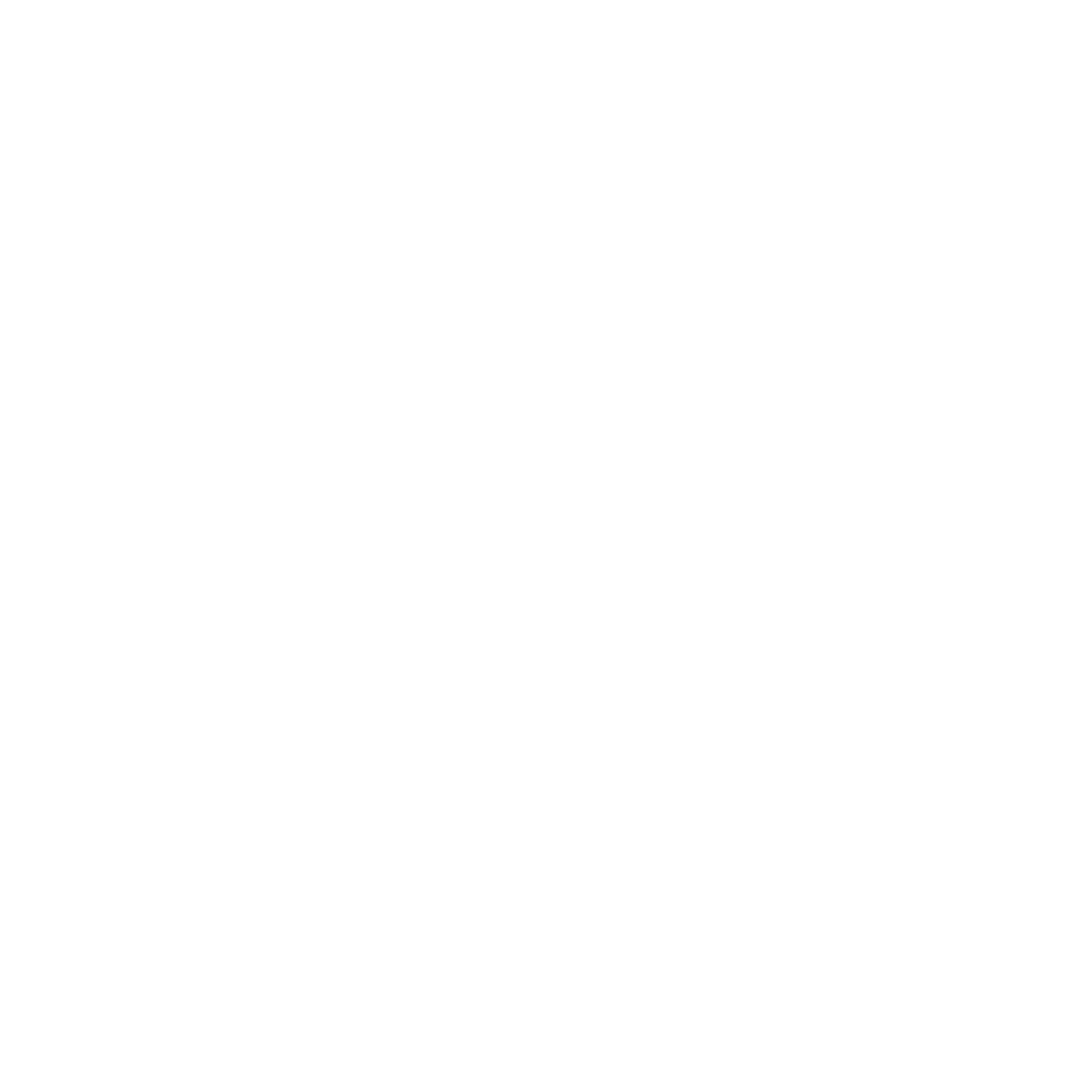

## TAJ FATEH PRAKASH PALACE **UDAIPUR**

**Taj Fateh Prakash Palace, Udaipur** Udaipur, Rajasthan – 313001, INDIA. Tel : +91 294 262 8800, Email:jivaspa.fatehprakash@tajhotels.com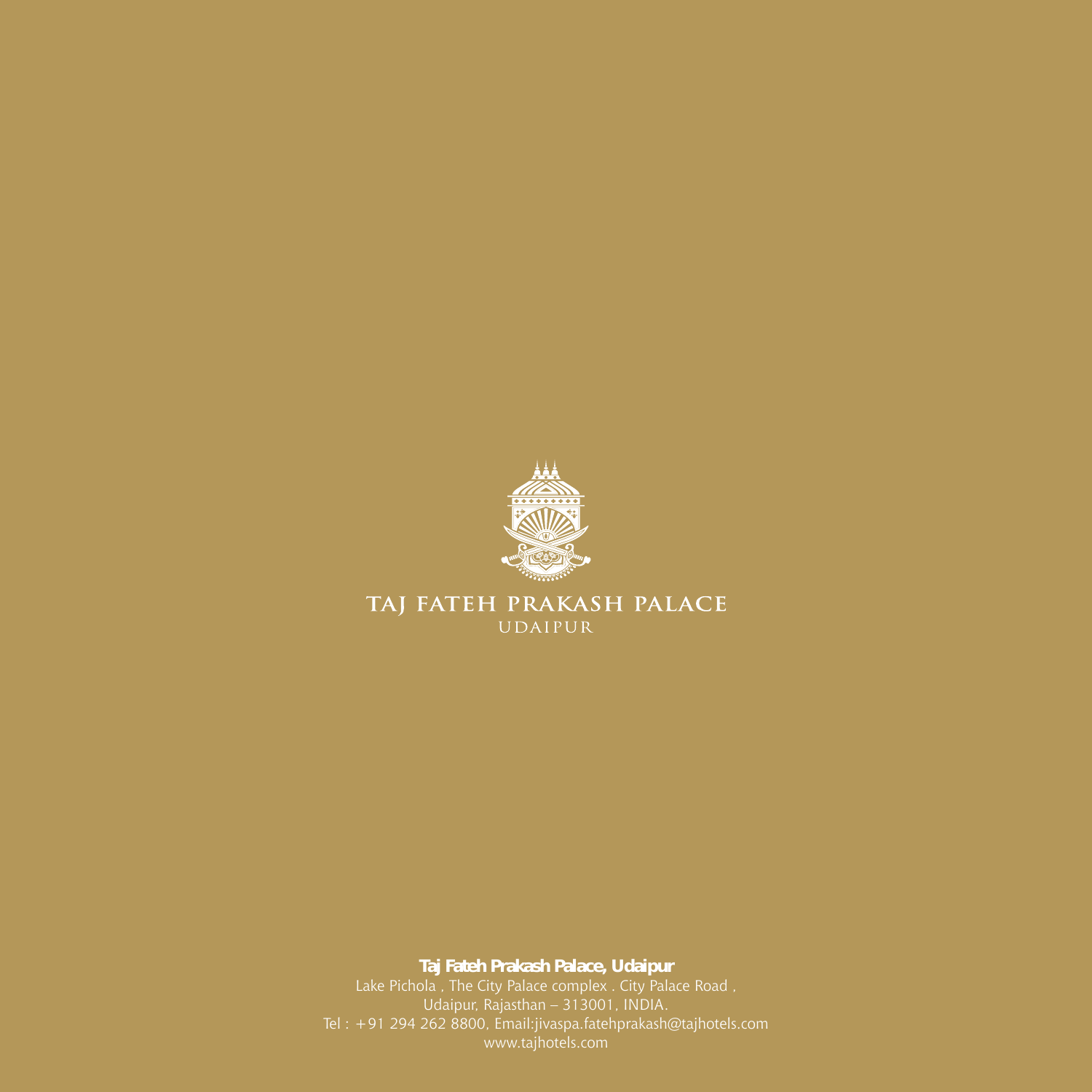# **PRICES**



#### **SIGNATURE EXPERIENCES**

| Mewar Khas                 | 120 Minutes | ₹ 11000 |
|----------------------------|-------------|---------|
| Vishrāma                   | 120 Minutes | ₹ 11000 |
| Jivaniya                   | 120 Minutes | ₹ 11000 |
| Pehlwän Mälish             | 90 Minutes  | ₹ 10000 |
| <b>INDIAN THERAPIES</b>    |             |         |
| Sammardanā                 | 60 Minutes  | ₹ 6500  |
| Pāda Mardanā               | 60 Minutes  | ₹ 4800  |
| Prishta Mardanā            | 60 Minutes  | ₹ 4800  |
| Champi                     | 45 Minutes  | ₹ 4800  |
| <b>INDIAN AROMATHERAPY</b> |             |         |
| Vishrām                    | 60 Minutes  | ₹ 6500  |
| Orja Dāyakā                | 60 Minutes  | ₹ 6500  |
| Pavithri                   | 60 Minutes  | ₹ 6500  |
| <b>BODY RITUALS</b>        |             |         |
| Narikelā                   | 45 Minutes  | ₹ 4800  |
| Masālā                     | 45 Minutes  | ₹ 4800  |
| Prithvi Mrit               | 45 Minutes  | ₹ 4800  |
|                            |             |         |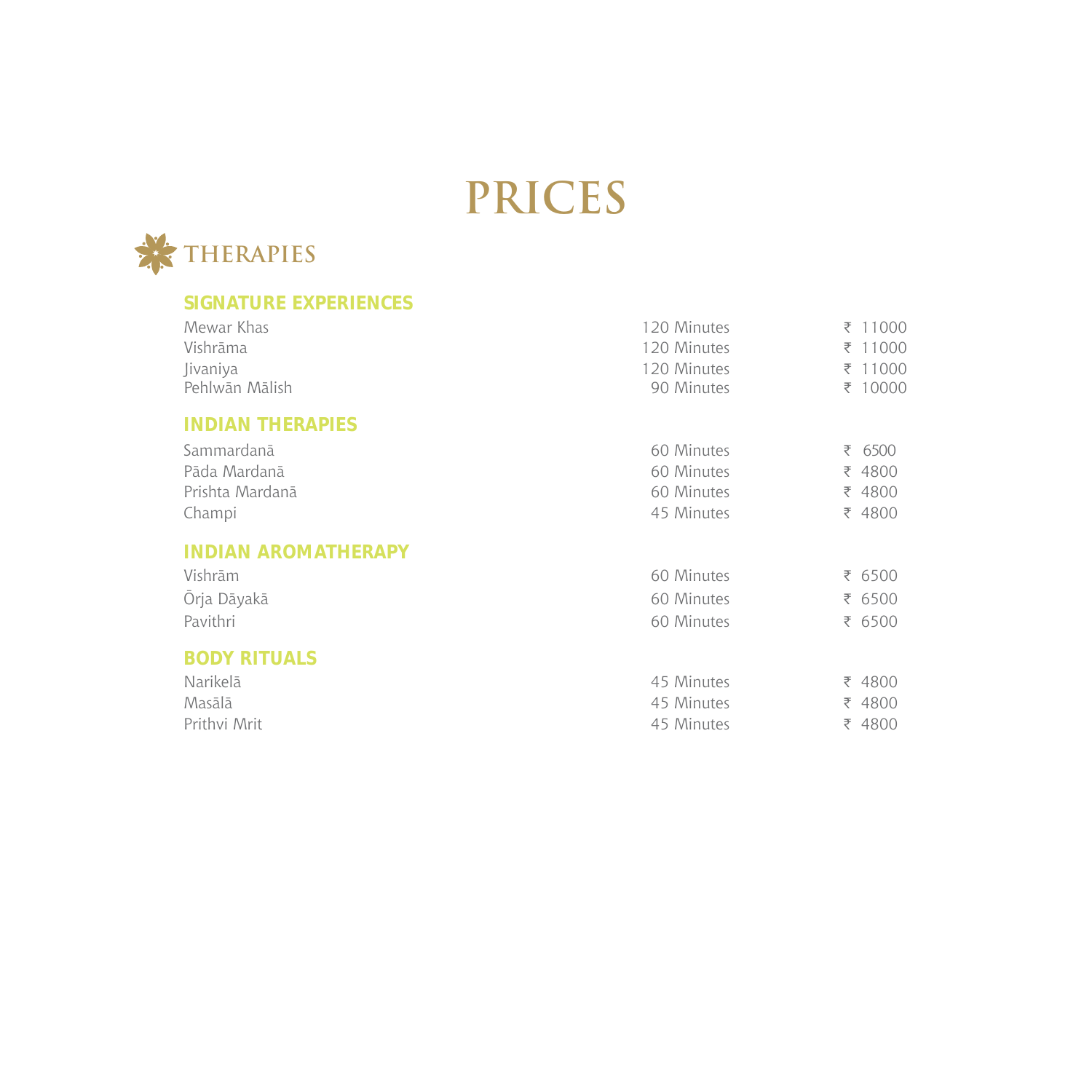# **PRICES**



#### **SPA BEAUTY**

| Anana Lepā            | 60 Minutes | ₹ 6500 |
|-----------------------|------------|--------|
| Jiva Signature Facial | 90 Minutes | ₹ 7000 |
| Jamarosa Root Facial  | 60 Minutes | ₹ 5500 |
| Tulsi Facial          | 60 Minutes | ₹ 5500 |
| Champak Facial        | 60 Minutes | ₹ 5500 |
| Neem Facial           | 60 Minutes | ₹ 5500 |
| Spa Energising Facial | 30 Minutes | ₹ 3500 |

#### **SPA INDULGENCE**

| Soundarya | 5 Hours    | ₹ 20000 |
|-----------|------------|---------|
| Sukha     | 3.5 Hours  | ₹ 18000 |
| Ajinv     | 90 Minutes | ₹ 6000  |

- Prices are in Indian rupees, subject to applicable government taxes.
- Body Treatments can also be availed by non-resident guests, 2 hours prior and 2 hours beyond spa operational hours with prior intimation as mentioned below, at an additional charge of Rs.1200/- per treatment.
- For Early morning appointments i.e. before 8 am intimation is required by 6 pm the prior evening.
- For Late evening appointments i.e. after 8 pm intimation is required by 6 pm the same day.